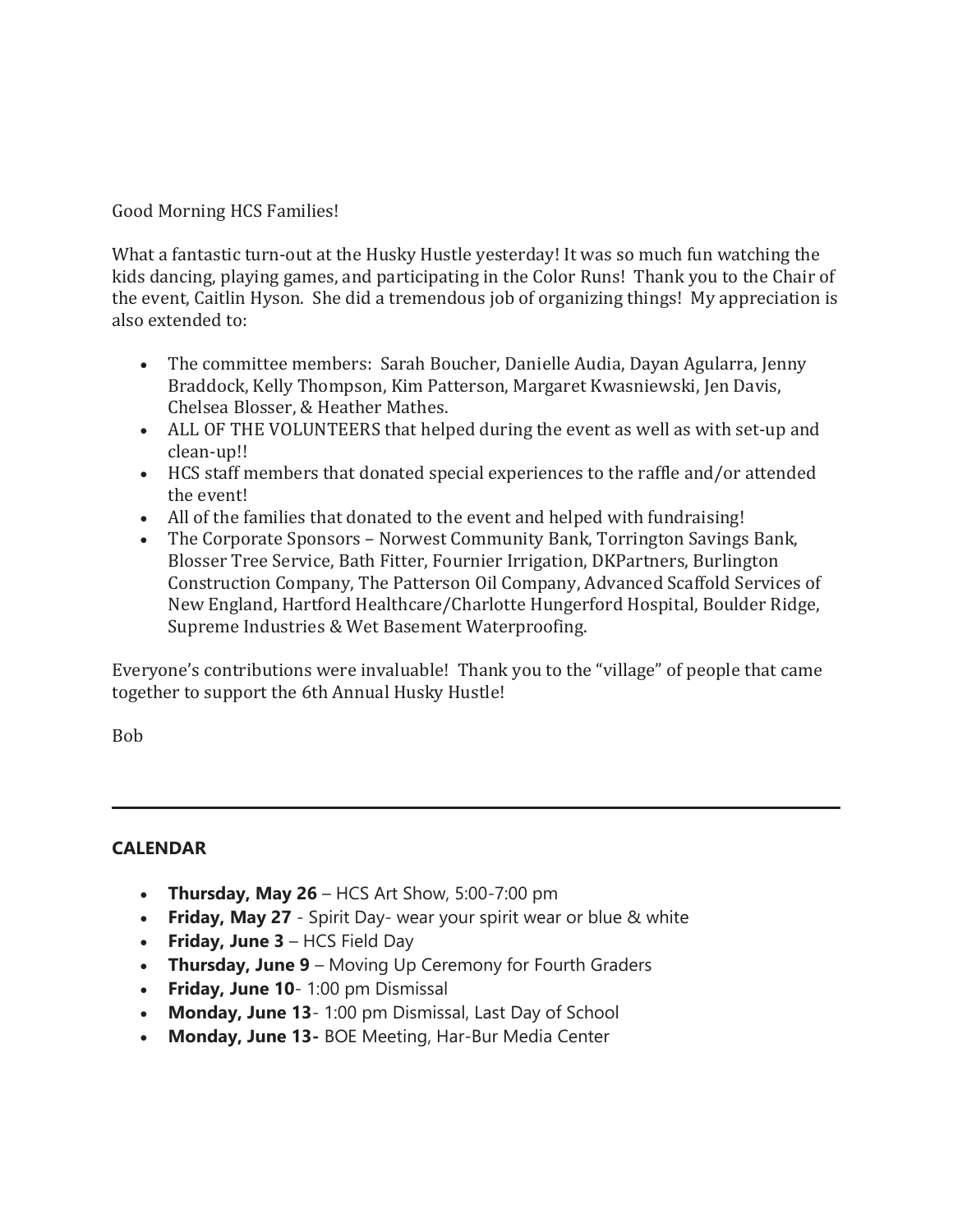### **Smarter Balanced Assessments will be administered in grades 3 & 4:**

|          | 16       | 17       | 18       | 20<br>19                              |
|----------|----------|----------|----------|---------------------------------------|
| Grade 3- | Grade 3- | Grade 4- | Grade 4- | Grade 4 - Math<br>Performance<br>Task |
| English  | English  | English  | English  |                                       |
| Language | Language | Language | Language |                                       |
| Arts     | Arts     | Arts     | Arts     |                                       |

## **HCS PTO NEWS**

- The HCS PTO is excited to sponsor our 3rd grade field trip to the Old State House and State Capitol buildings! This educational, informative and fun field trip will take our students to the very spot where Connecticut's democracy was born and to the place where our government is currently in action. The students from Ms. Mattiello and Mrs. Norton will visit on Wednesday, May 18th while the kids from Mrs. Parkhouse and Mr. Pirotta will get their chance on Friday, May 20th. The group will depart on the buses from HCS in the morning and return at 1:45pm.
- The students will eat lunch upon returning to HCS so please pack a substantial snack to enjoy on the trip.
- Make sure your child is dressed appropriately for the trip, wearing comfortable shoes and layers.
- Bring a mask! The Old State House is still requiring them at this time.
- We will not be visiting the gift shops, so please leave money at home. Contact your child's teacher if you have any questions, and thanks to the families of HCS for making this great field trip possible!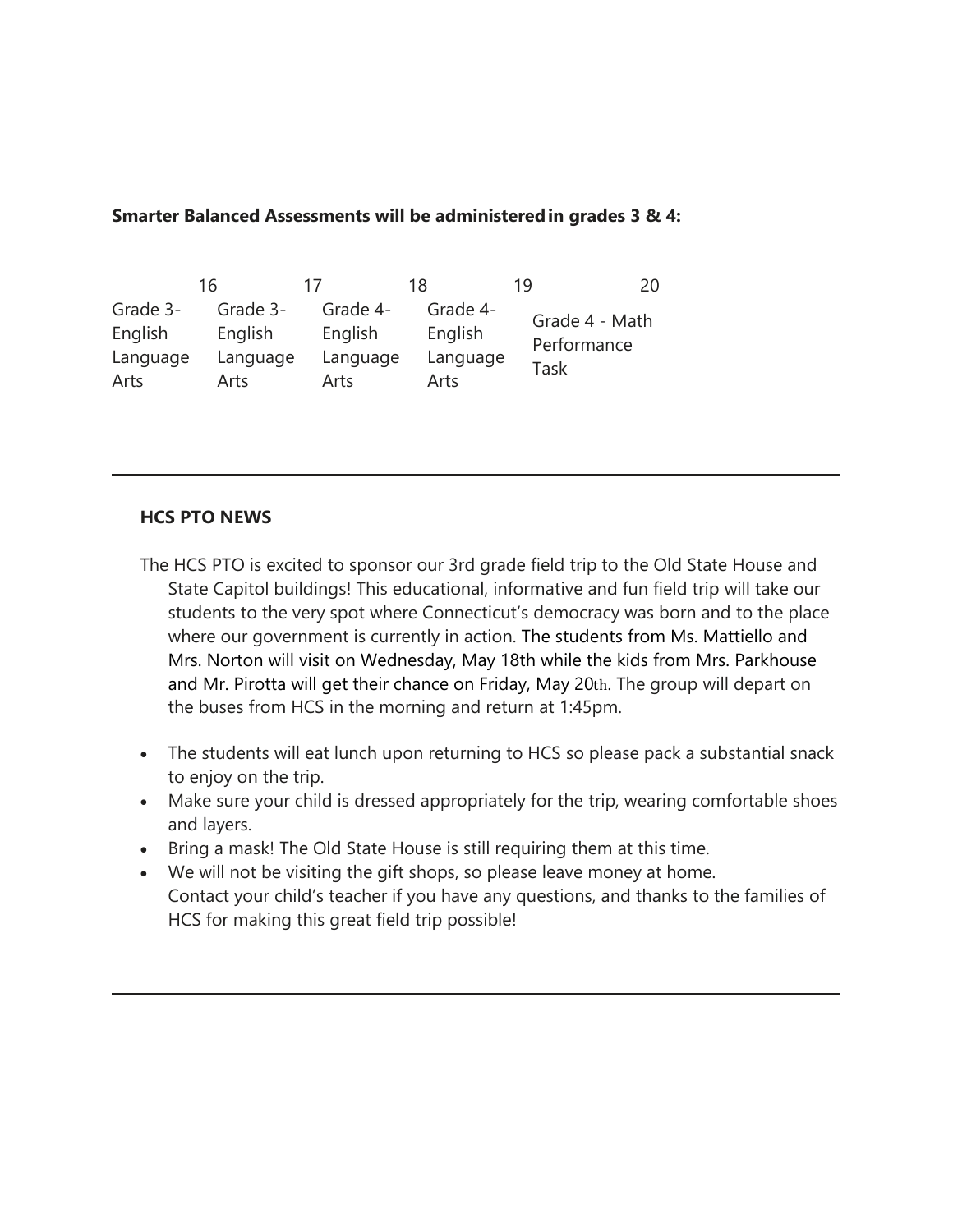#### **HCS CLIMATE SURVEY**

Families - if you have not filled out this survey yet, we hope that at least one member of each family can take a few minutes to respond. Your input is important and is used to set goals for improvement.

This survey is conducted each year to assess perceptions of school climate, including feelings about safety, relationships, learning, the environment, and communication within the school.

The link you should use is: **[https://surveys.panoramaed.com/region10ct/login](http://track.spe.schoolmessenger.com/f/a/6JMFSFsSmlVkx9MvO3l01g~~/AAAAAQA~/RgRkYhDAP4S_AWh0dHA6Ly90cmFjay5zcGUuc2Nob29sbWVzc2VuZ2VyLmNvbS9mL2EvRE5kZHg0UjhiZ0lOVkFQaGxFUjFaQX5-L0FBQUFBUUF-L1JnUmtXTlpEUDBUYmFIUjBjRG92TDNSeVlXTnJMbk53WlM1elkyaHZiMnh0WlhOelpXNW5aWEl1WTI5dEwyWXZZUzlJWlZaRE0yOUdNbmx3ZFY5M1IzUndWMEV0VTNSQmZuNHZRVUZCUVVGUlFYNHZVbWRTYTFWUWRIUlFNRkYyWVVoU01HTklUVFpNZVRsNlpGaEtNbHBZYkhwTWJrSm9ZbTA1ZVZsWE1XaGFWMUYxV1RJNWRFd3pTbXhhTW14MlltcEZkMWt6VVhaaVJ6bHVZVmMxV0VJelRtcGhSemwyWWtjeFEwTnRTbWczWTJSMldYTkhlbVZxUmxOR1dFcDJZbGRXZG1SRlFubGFWMlJ3WWpJMGVFMUhUakJNYlRsNVdqRm5SVUZCUVVGQlVYNS1Wd2R6WTJodmIyeHRRZ3BpYjhPaWQyTDZZOUplVWhWeWIyMWxiM1JBY21WbmFXOXVNVEJqZEM1dmNtZFlCQUFBQUFFflcHc2Nob29sbUIKYnlA3YBiY7qTE1IZYmFsbGVyaW5pYUByZWdpb24xMGN0Lm9yZ1gEAAAAAQ~~)**

Please enter this code which is specific for HCS: **7926156715**

The survey will close on Tuesday, May 17th.

Thank you for participating and providing feedback!

#### Attention 4<sup>th</sup> Grade Families:

Thank you for the overwhelming response to our Sign-Up Genius for the end of the year celebrations for our 4<sup>th</sup> graders! These kiddos are going to have a great time celebrating their accomplishments and their time here at HCS in the coming weeks.

I have opened up a few more slots for volunteering, if you are interested.

[https://www.signupgenius.com/go/10c0e4ea8a62ba2fcc43-4thgrade](http://track.spe.schoolmessenger.com/f/a/dPyLi_dEKWjQ8wB5ZxnkDQ~~/AAAAAQA~/RgRkYhDAP0Q9aHR0cHM6Ly93d3cuc2lnbnVwZ2VuaXVzLmNvbS9nby8xMGMwZTRlYThhNjJiYTJmY2M0My00dGhncmFkZVcHc2Nob29sbUIKYnlA3YBiY7qTE1IZYmFsbGVyaW5pYUByZWdpb24xMGN0Lm9yZ1gEAAAAAQ~~)

**AUTISM WALK:** The Region 10 schools are joining forces and building a R10 United team for the Autism Walk at the North Haven Fairgrounds on Sunday, May 22<sup>nd</sup> at 9:00 am. Please contact Mrs. Green (*greena@region10ct.org*) for more information about how you can support the team or participate in the walk! You can also register for the walk or make a donation here: [click](http://track.spe.schoolmessenger.com/f/a/NkiBLxC_eukFOtUMmiN2ug~~/AAAAAQA~/RgRkYhDAP0TnaHR0cDovL3RyYWNrLnNwZS5zY2hvb2xtZXNzZW5nZXIuY29tL2YvYS9JRmJ4dWpxbi1YelBWUUhLcGduM2x3fn4vQUFBQUFRQX4vUmdSa1dOWkRQMFE2YUhSMGNITTZMeTl3TW5BdWIyNWxZMkYxYzJVdVkyOXRMM2RoYkd0bWIzSmhkWFJwYzIweU1ESXlMM1JsWVcwdmNqRXdMWFZ1YVhSbFpGY0hjMk5vYjI5c2JVSUtZbV9Eb25kaS1tUFNYbElWY205dFpXOTBRSEpsWjJsdmJqRXdZM1F1YjNKbldBUUFBQUFCVwdzY2hvb2xtQgpieUDdgGJjupMTUhliYWxsZXJpbmlhQHJlZ2lvbjEwY3Qub3JnWAQAAAAB) here